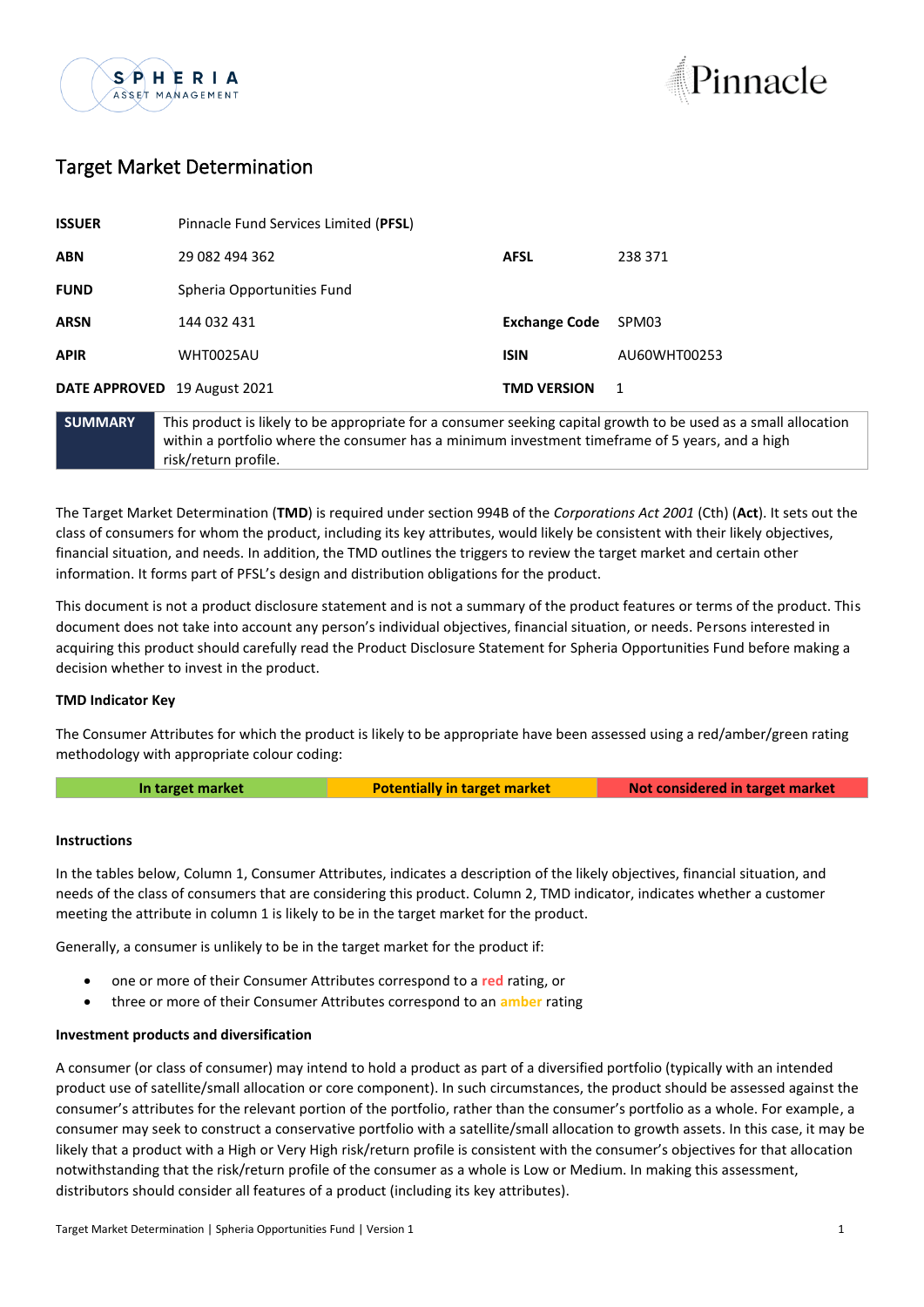



| <b>CONSUMER ATTRIBUTES</b>               | <b>TMD INDICATOR</b>                                      | PRODUCT DESCRIPTION (INCLUDING KEY ATTRIBUTES)                |  |  |  |
|------------------------------------------|-----------------------------------------------------------|---------------------------------------------------------------|--|--|--|
| <b>Consumer's investment objective</b>   |                                                           |                                                               |  |  |  |
| Capital Growth                           |                                                           | The Fund aims to outperform the S&P/ASX Mid-Small             |  |  |  |
| <b>Capital Preservation</b>              |                                                           | Accumulation Index over the medium to long term.              |  |  |  |
| Capital Guaranteed                       |                                                           |                                                               |  |  |  |
| Regular Income                           |                                                           |                                                               |  |  |  |
| <b>Consumer's intended product use</b>   |                                                           |                                                               |  |  |  |
| Solution / Standalone (75-100%)          |                                                           | The Fund is comprised of 80-100% Australian and New           |  |  |  |
| Core component (25-75%)                  |                                                           | Zealand equities and 0-20% cash and cash equivalents. The     |  |  |  |
| Satellite / small allocation (0-25%)     |                                                           | portfolio diversification of the Fund is Low.                 |  |  |  |
| <b>Consumer's investment timeframe</b>   |                                                           |                                                               |  |  |  |
| Short ( $\leq$ 2 years)                  |                                                           | The minimum suggested timeframe for holding the product is    |  |  |  |
| Medium (> 2 years)                       |                                                           | 5 years.                                                      |  |  |  |
| Long $(> 8$ years)                       |                                                           |                                                               |  |  |  |
|                                          | Consumer's risk (ability to bear loss) and return profile |                                                               |  |  |  |
| Very high                                |                                                           | The Fund's risk band is 6 (high). The Fund's benchmark is the |  |  |  |
| High                                     |                                                           | S&P/ASX Mid-Small Accumulation Index.                         |  |  |  |
| Medium                                   |                                                           |                                                               |  |  |  |
| Low                                      |                                                           |                                                               |  |  |  |
| Minimum timeframe to request withdrawals |                                                           |                                                               |  |  |  |
| Daily                                    |                                                           | Withdrawal requests can be made daily, and must be            |  |  |  |
| Weekly                                   |                                                           | received, verified and accepted by the Fund's unit registry   |  |  |  |
| Monthly                                  |                                                           | prior to 12pm (Sydney time) on a Business Day.                |  |  |  |
| Quarterly                                |                                                           |                                                               |  |  |  |
| Annually or longer                       |                                                           |                                                               |  |  |  |

### **APPROPRIATENESS**

PFSL has assessed the product and formed the view that the product, including its key attributes, is likely to be consistent with the likely objectives, financial situation and needs of consumers in the target market as described above, as the features of this product in Column 3 of the table above are likely to be suitable for consumers with the attributes identified with a green TMD Indicator in Column 2.

Note: This section is required under RG 274.64–66

| <b>DISTRIBUTION CONDITIONS</b>                                                                                            |  |  |
|---------------------------------------------------------------------------------------------------------------------------|--|--|
| <b>Distribution channel</b>                                                                                               |  |  |
| There are no distribution conditions.                                                                                     |  |  |
| <b>Review triggers</b>                                                                                                    |  |  |
| Material change to the product description including key attributes                                                       |  |  |
| Material deviation from benchmark / objective over sustained period                                                       |  |  |
| Product has not performed as disclosed by a material degree and for a material period                                     |  |  |
| Determination by the issuer of an ASIC reportable 'significant dealing'                                                   |  |  |
| Material number of complaints (as defined in section 994A(1) of the Act) about the product or distribution of the product |  |  |
| The use of Product Intervention Powers, regulator orders, or directions that materially affects the product               |  |  |
|                                                                                                                           |  |  |

| <b>MANDATORY REVIEW PERIODS</b>  |  |  |
|----------------------------------|--|--|
| <b>Maximum period for review</b> |  |  |
| 1 year, 3 months                 |  |  |
| 3 years, 3 months                |  |  |
|                                  |  |  |

| <b>DISTRIBUTOR REPORTING REQUIREMENTS</b>                                                                                                                                                 |                                                              |                                    |  |  |
|-------------------------------------------------------------------------------------------------------------------------------------------------------------------------------------------|--------------------------------------------------------------|------------------------------------|--|--|
| <b>Reporting requirement</b>                                                                                                                                                              | <b>Reporting period</b>                                      | Which distributors this applies to |  |  |
| Complaints (as defined in section 994A(1) of the Act) relating<br>to the product design, product availability, and distribution.<br>The distributor should provide all the content of the | Within 10 business days following<br>end of calendar quarter | All distributors                   |  |  |
| complaint, having regard to privacy.                                                                                                                                                      |                                                              |                                    |  |  |
| Significant dealings outside of the target market, under                                                                                                                                  | As soon as practicable but no later                          | All distributors                   |  |  |
| s994F(6) of the Act. Report to issuer using FSC data standard                                                                                                                             | than 10 business days after                                  |                                    |  |  |
| for significant dealings.                                                                                                                                                                 | distributor becomes aware of the                             |                                    |  |  |
|                                                                                                                                                                                           | significant dealing                                          |                                    |  |  |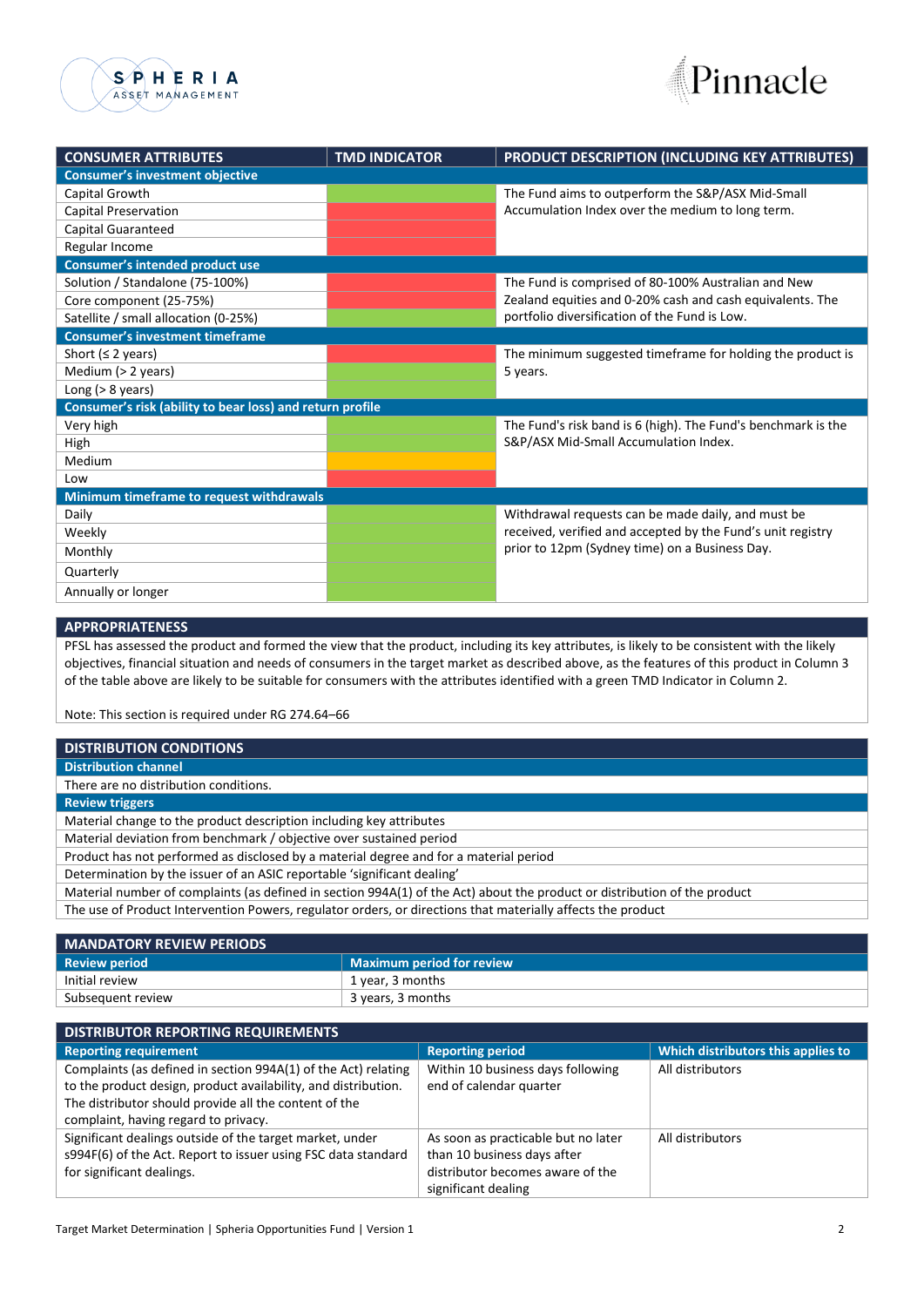



To the extent a distributor is aware of dealings outside the target market these should be reported to the issuer, including reason why acquisition is outside of target market, and whether acquisition under personal advice.

Within 10 business days following end of calendar quarter

All distributors

If practicable, distributors should adopt the FSC data standards for reports to the issuer. Distributors must report to PFSL using the method specified at: [https://pinnacleinvestment.com/wp-content/uploads/Distributor-Reporting-Instructions.pdf](https://aus01.safelinks.protection.outlook.com/?url=https%3A%2F%2Fpinnacleinvestment.com%2Fwp-content%2Fuploads%2FDistributor-Reporting-Instructions.pdf&data=04%7C01%7CRobbie.Zhong%40pinnacleinvestment.com%7Cb4c1b788df954b03f26408d9675577fa%7C35cf8e31ecbc469399faa3d4d4dbd0de%7C0%7C0%7C637654439063852174%7CUnknown%7CTWFpbGZsb3d8eyJWIjoiMC4wLjAwMDAiLCJQIjoiV2luMzIiLCJBTiI6Ik1haWwiLCJXVCI6Mn0%3D%7C1000&sdata=z3%2BDpshdl6t4wDnSgUIdZS0YIuaCk9GXg1FCwIAbEV4%3D&reserved=0)

| <b>Consumer's investment objective</b><br><b>Capital Growth</b><br>The consumer seeks to invest in a product designed to generate capital return. The consumer prefers<br>exposure to growth assets (such as shares or property) or otherwise seeks and investment return<br>above the current inflation rate.<br>The consumer seeks to invest in a product to reduce volatility and minimise loss in a market down-<br><b>Capital Preservation</b><br>turn. The consumer prefers exposure to defensive assets (such as cash or fixed income securities) |
|----------------------------------------------------------------------------------------------------------------------------------------------------------------------------------------------------------------------------------------------------------------------------------------------------------------------------------------------------------------------------------------------------------------------------------------------------------------------------------------------------------------------------------------------------------|
|                                                                                                                                                                                                                                                                                                                                                                                                                                                                                                                                                          |
|                                                                                                                                                                                                                                                                                                                                                                                                                                                                                                                                                          |
|                                                                                                                                                                                                                                                                                                                                                                                                                                                                                                                                                          |
|                                                                                                                                                                                                                                                                                                                                                                                                                                                                                                                                                          |
|                                                                                                                                                                                                                                                                                                                                                                                                                                                                                                                                                          |
|                                                                                                                                                                                                                                                                                                                                                                                                                                                                                                                                                          |
| that are generally lower in risk and less volatile than growth investments.                                                                                                                                                                                                                                                                                                                                                                                                                                                                              |
| <b>Capital Guaranteed</b><br>The consumer seeks a guarantee or protection against capital loss whilst still seeking the potential for                                                                                                                                                                                                                                                                                                                                                                                                                    |
| capital growth (typically gained through a derivative arrangement). The consumer would likely                                                                                                                                                                                                                                                                                                                                                                                                                                                            |
| understand the complexities, conditions and risks that are associated with such products.<br>The consumer seeks to invest in a product designed to distribute regular and/or tax-effective income.<br><b>Regular Income</b>                                                                                                                                                                                                                                                                                                                              |
| The consumer prefers exposure to income-generating assets (typically, high dividend-yielding                                                                                                                                                                                                                                                                                                                                                                                                                                                             |
| equities, fixed income securities and money market instruments).                                                                                                                                                                                                                                                                                                                                                                                                                                                                                         |
| Consumer's intended product use                                                                                                                                                                                                                                                                                                                                                                                                                                                                                                                          |
| Solution / Standalone (75-100%)<br>The consumer intends to hold the investment as either a part or the majority (up to 100%) of their                                                                                                                                                                                                                                                                                                                                                                                                                    |
| total investable assets (see definition below). The consumer typically prefers exposure to a product                                                                                                                                                                                                                                                                                                                                                                                                                                                     |
| with at least High portfolio diversification (see definitions below).                                                                                                                                                                                                                                                                                                                                                                                                                                                                                    |
| Core Component (25-75%)<br>The consumer intends to hold the investment as a major component, up to 75%, of their total                                                                                                                                                                                                                                                                                                                                                                                                                                   |
| investable assets (see definition below). The consumer typically prefers exposure to a product with at                                                                                                                                                                                                                                                                                                                                                                                                                                                   |
| least Medium portfolio diversification (see definitions below).                                                                                                                                                                                                                                                                                                                                                                                                                                                                                          |
| Satellite (<25%)<br>The consumer intends to hold the investment as a smaller part of their total portfolio, as an                                                                                                                                                                                                                                                                                                                                                                                                                                        |
| indication it would be suitable for up to 25% of the total investable assets (see definition below). The                                                                                                                                                                                                                                                                                                                                                                                                                                                 |
| consumer is likely to be comfortable with exposure to a product with Low portfolio diversification                                                                                                                                                                                                                                                                                                                                                                                                                                                       |
| (see definitions below)<br><b>Investible Assets</b>                                                                                                                                                                                                                                                                                                                                                                                                                                                                                                      |
| Those assets that the investor has available for investment, excluding the family home.                                                                                                                                                                                                                                                                                                                                                                                                                                                                  |
| Portfolio diversification (for completing the key product attribute section of consumer's intended product use)                                                                                                                                                                                                                                                                                                                                                                                                                                          |
| Single asset class, single country, low or moderate holdings of securities - e.g. high conviction Aussie<br>Low<br>equities.                                                                                                                                                                                                                                                                                                                                                                                                                             |
| Medium<br>1-2 asset classes, single country, broad exposure within asset class, e.g. Aussie equities "All Ords".                                                                                                                                                                                                                                                                                                                                                                                                                                         |
| High<br>Highly diversified across either asset classes, countries or investment managers, e.g. Australian multi-                                                                                                                                                                                                                                                                                                                                                                                                                                         |
| manager balanced fund or global multi-asset product (or global equities).                                                                                                                                                                                                                                                                                                                                                                                                                                                                                |
| <b>Consumer's intended investment timeframe</b>                                                                                                                                                                                                                                                                                                                                                                                                                                                                                                          |
| Short ( $\leq$ 2 years)<br>The consumer has a short investment timeframe and may wish to redeem within two years.                                                                                                                                                                                                                                                                                                                                                                                                                                        |
| Medium (> 2 years)<br>The consumer has a medium investment timeframe and is unlikely to redeem within two years.                                                                                                                                                                                                                                                                                                                                                                                                                                         |
| The consumer has a long investment timeframe and is unlikely to redeem within eight years.<br>Long ( $>8$ years)                                                                                                                                                                                                                                                                                                                                                                                                                                         |
| Consumer's Risk (ability to bear loss) and Return profile                                                                                                                                                                                                                                                                                                                                                                                                                                                                                                |
| <b>Very High</b><br>The consumer has a more aggressive or very high risk appetite, seeks to maximise returns and can                                                                                                                                                                                                                                                                                                                                                                                                                                     |
| accept higher potential losses (e.g. has the ability to bear 6 or more negative returns over a 20 year                                                                                                                                                                                                                                                                                                                                                                                                                                                   |
| period (SRM 7) and possibly other risk factors, such as leverage).                                                                                                                                                                                                                                                                                                                                                                                                                                                                                       |
| Consumer typically prefers growth assets such as shares, property and alternative assets.                                                                                                                                                                                                                                                                                                                                                                                                                                                                |
| The consumer is higher risk in nature and can accept higher potential losses (e.g. has the ability to<br>High                                                                                                                                                                                                                                                                                                                                                                                                                                            |
| bear up to 6 negative returns over a 20 year period (SRM 6)) in order to target a higher target return                                                                                                                                                                                                                                                                                                                                                                                                                                                   |
| profile. Consumer typically prefers predominantly growth assets such as shares, property and                                                                                                                                                                                                                                                                                                                                                                                                                                                             |
| alternative assets with only a smaller or moderate holding in defensive assets such as cash and fixed<br>income.                                                                                                                                                                                                                                                                                                                                                                                                                                         |
| Medium<br>The consumer is moderate or medium risk in nature, seeking to minimise potential losses (e.g. has                                                                                                                                                                                                                                                                                                                                                                                                                                              |
| the ability to bear up to 4 negative returns over a 20 year period (SRM 3 to 5)) and comfortable with                                                                                                                                                                                                                                                                                                                                                                                                                                                    |
| a moderate target return profile.                                                                                                                                                                                                                                                                                                                                                                                                                                                                                                                        |
| Consumer typically prefers a balance of growth assets such as shares, property and alternative assets                                                                                                                                                                                                                                                                                                                                                                                                                                                    |
| and defensive assets such as cash and fixed income.                                                                                                                                                                                                                                                                                                                                                                                                                                                                                                      |
| The consumer is conservative or low risk in nature, seeks to minimise potential losses (e.g. has the<br>Low                                                                                                                                                                                                                                                                                                                                                                                                                                              |
|                                                                                                                                                                                                                                                                                                                                                                                                                                                                                                                                                          |
| ability to bear up to 1 negative return over a 20 year period (SRM 1 to 2)) and is comfortable with a                                                                                                                                                                                                                                                                                                                                                                                                                                                    |

**Consumer's need to withdraw money**

Target Market Determination | Spheria Opportunities Fund | Version 1 3 3